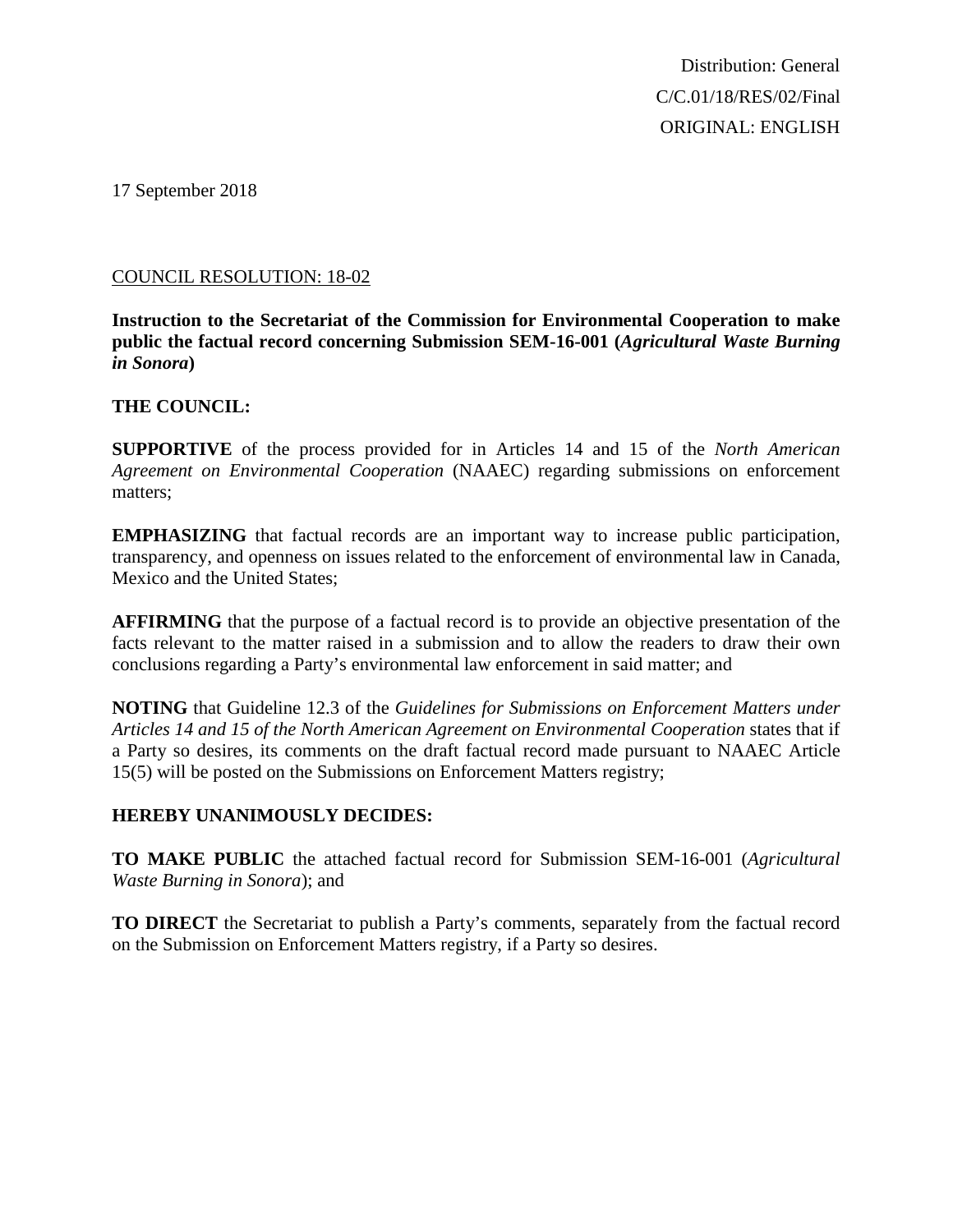### APPROVED BY THE COUNCIL:

ind .<br>DC Sabelle Bérard

Government of Canada

Enrique Lendo Fuentes Government of the United Mexican States

Jane Nishida Government of the United States of America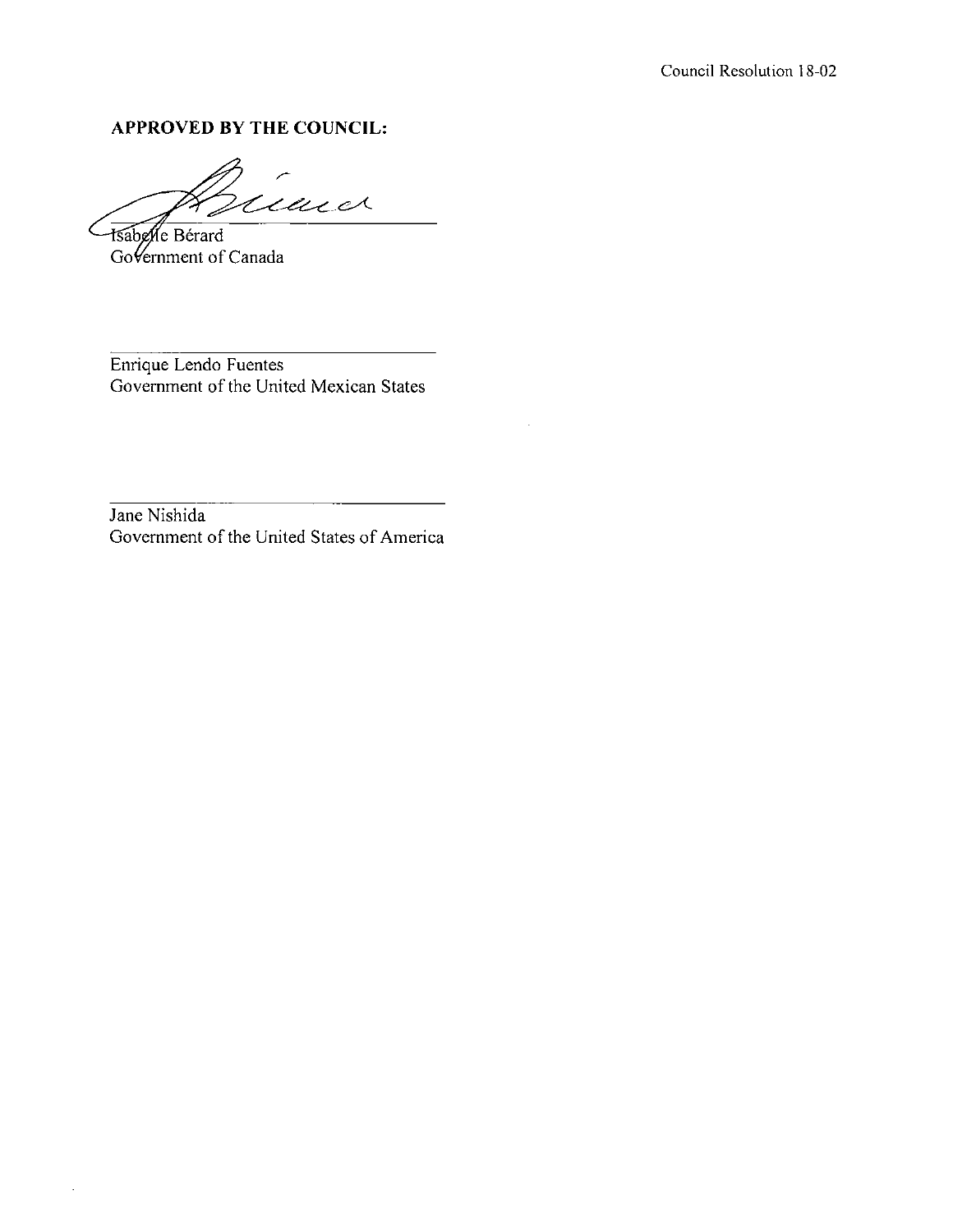Council Resolution 18-02

 $\sim$ 

#### **APPROVED BY THE COUNCIL:**

Isabelle Bérard Government of Canada

Enrique Lendo Fuentes<br>Goyernment of the United Mexican States

Jane Nishida Government of the United States of America

 $\bar{m}$